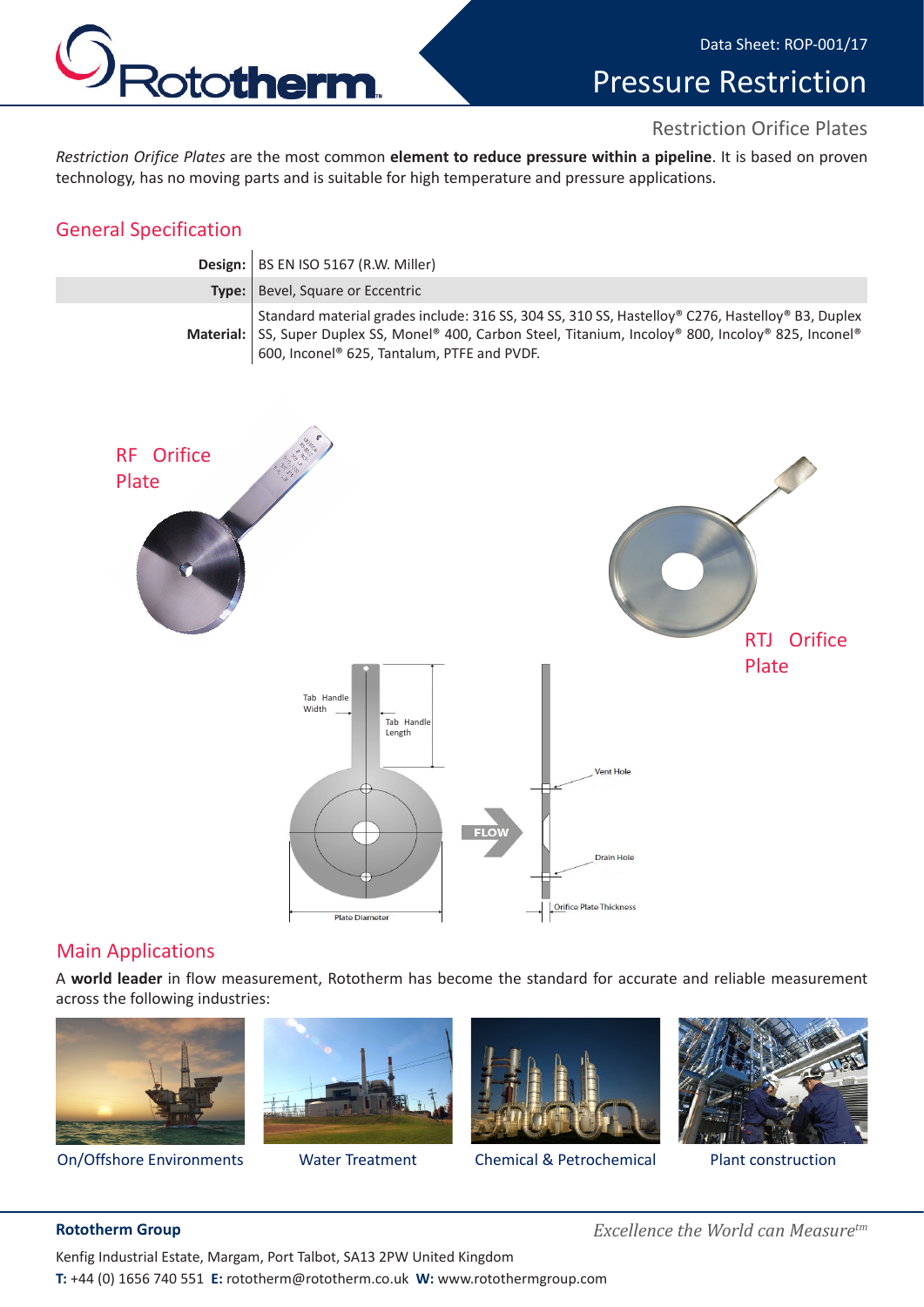### Ordering Information

| <b>ROP Orifice Plates</b> | CODING EXAMPLE →                                                      | <b>ROP</b> | $\mathsf{B}^*$          | <b>SM</b> | ${\bf 1}$      | 015 | $\boldsymbol{\mathsf{A}}$ | $\mathbf{1}$   |
|---------------------------|-----------------------------------------------------------------------|------------|-------------------------|-----------|----------------|-----|---------------------------|----------------|
| Model                     | <b>Restriction Orifice Plate</b>                                      | <b>ROP</b> |                         |           |                |     |                           |                |
|                           | <b>Bevel</b>                                                          |            |                         |           |                |     |                           |                |
| Type *See on Page 3       | Square                                                                |            | $B^*$                   |           |                |     |                           |                |
|                           | Eccentric                                                             |            | $S^*$<br>$\mathsf{E}^*$ |           |                |     |                           |                |
|                           | (*Please note that these options will not appear in the final coding) |            |                         |           |                |     |                           |                |
| Finish                    | Smooth                                                                |            |                         | <b>SM</b> |                |     |                           |                |
|                           | Spiral                                                                |            |                         | <b>SP</b> |                |     |                           |                |
|                           | <b>316 STAINLESS STEEL</b>                                            |            |                         |           | $\mathbf{1}$   |     |                           |                |
|                           | <b>MONEL 400</b>                                                      |            |                         |           | $\overline{2}$ |     |                           |                |
|                           | <b>HASTELLOY C</b>                                                    |            |                         |           | 3              |     |                           |                |
|                           | <b>DUPLEX SS</b>                                                      |            |                         |           | $\overline{4}$ |     |                           |                |
| <b>Material</b>           | <b>PVDF</b>                                                           |            |                         |           | 5              |     |                           |                |
|                           | PTFE                                                                  |            |                         |           | 6              |     |                           |                |
|                           | <b>TITANIUM GR 2</b>                                                  |            |                         |           | $\overline{7}$ |     |                           |                |
|                           | <b>SUPER DUPLEX SS</b>                                                |            |                         |           | 8              |     |                           |                |
|                           | <b>INCONEL 625</b>                                                    |            |                         |           | 9              |     |                           |                |
|                           | <b>INCONEL 825</b>                                                    |            |                         |           | A              |     |                           |                |
|                           | DN 15 / 1/2"                                                          |            |                         |           |                | 015 |                           |                |
|                           | DN 20 / 3/4"                                                          |            |                         |           |                | 020 |                           |                |
|                           | DN 25 / 1"                                                            |            |                         |           |                | 025 |                           |                |
|                           | DN 30 / 1.25"                                                         |            |                         |           |                | 030 |                           |                |
|                           | DN 40 / 1.5"                                                          |            |                         |           |                | 040 |                           |                |
|                           | DN 50 / 2"                                                            |            |                         |           |                | 050 |                           |                |
|                           | DN 65 / 2.5"                                                          |            |                         |           |                | 065 |                           |                |
|                           | DN 80 / 3"                                                            |            |                         |           |                | 080 |                           |                |
|                           | DN 100 / 4"                                                           |            |                         |           |                | 100 |                           |                |
| <b>Line Size</b>          | DN 125 / 5"                                                           |            |                         |           |                | 125 |                           |                |
|                           | DN 150 / 6"                                                           |            |                         |           |                | 150 |                           |                |
|                           | DN 200 / 8"                                                           |            |                         |           |                | 200 |                           |                |
|                           | DN 250 / 10"                                                          |            |                         |           |                | 250 |                           |                |
|                           | DN 300 / 12"                                                          |            |                         |           |                | 300 |                           |                |
|                           | DN 350 / 14"                                                          |            |                         |           |                | 350 |                           |                |
|                           | DN 400 / 16"                                                          |            |                         |           |                | 400 |                           |                |
|                           | DN 450 / 18"                                                          |            |                         |           |                | 450 |                           |                |
|                           | DN 500 / 20"                                                          |            |                         |           |                | 500 |                           |                |
| <b>Flange Rating</b>      | 150 LB                                                                |            |                         |           |                |     | $\mathsf{A}$              |                |
|                           | 300 LB                                                                |            |                         |           |                |     | Β                         |                |
|                           | 400 LB                                                                |            |                         |           |                |     | С                         |                |
|                           | 600 LB                                                                |            |                         |           |                |     | D                         |                |
|                           | 900 LB                                                                |            |                         |           |                |     | Ε                         |                |
|                           | 1500 LB                                                               |            |                         |           |                |     | F                         |                |
|                           | 2500 LB                                                               |            |                         |           |                |     | G                         |                |
|                           | <b>PN 10</b>                                                          |            |                         |           |                |     | J                         |                |
|                           | <b>PN 16</b>                                                          |            |                         |           |                |     | К                         |                |
|                           | <b>PN 25</b>                                                          |            |                         |           |                |     | L                         |                |
|                           | <b>PN 40</b>                                                          |            |                         |           |                |     | M                         |                |
|                           | <b>RF</b>                                                             |            |                         |           |                |     |                           | $\mathbf{1}$   |
|                           | <b>RTJF</b>                                                           |            |                         |           |                |     |                           | $\overline{2}$ |
| Connection                | RTJ Oval*                                                             |            |                         |           |                |     |                           | $3*$           |
|                           | RTJ Octagonal*                                                        |            |                         |           |                |     |                           | $4^*$          |
|                           | (*Please note that these options will not appear in the final coding) |            |                         |           |                |     |                           |                |

*PLEASE CONTINUE CODING ON NEXT PAGE...*

Kenfig Industrial Estate, Margam, Port Talbot, SA13 2PW United Kingdom **T:** +44 (0) 1656 740 551 **E:** rototherm@rototherm.co.uk **W:** www.rotothermgroup.com